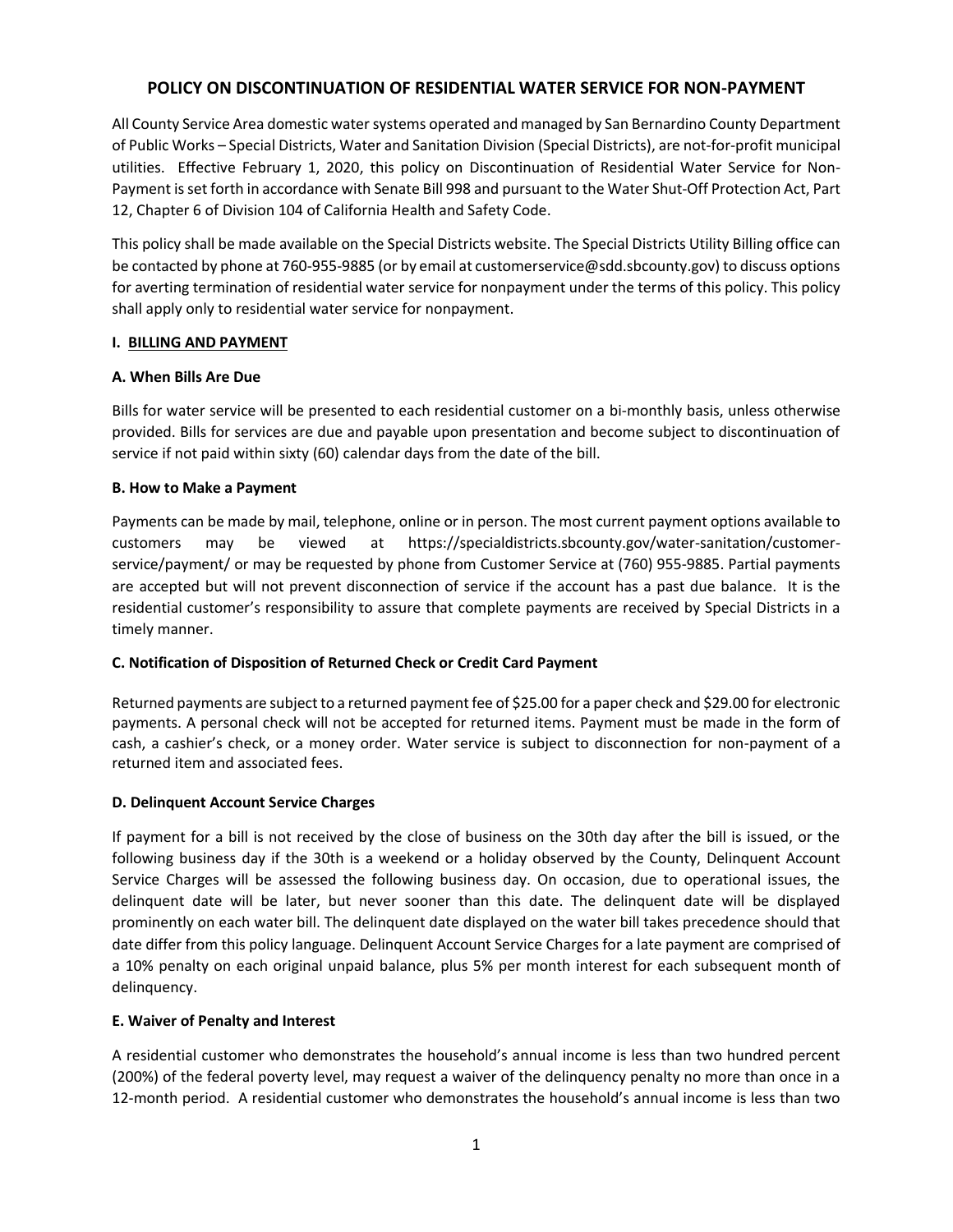hundred percent (200%) of the federal poverty level, Special Districts may waive the interest portion of the Delinquent Account Service Charges once every 12 months for all customers.

# **II. DISCONNECTION OF RESIDENTIAL WATER FOR NONPAYMENT**

# **A. Delinquent Account**

Delinquent accounts are identified as any account that remains unpaid (and without a written payment arrangement) by close of business 30 days after issuance of the water bill, or the delinquent date indicated on the water bill, whichever is later.

# **B. Delinquency Period and Notification**

- 1) Pursuant to the Water Shutoff Protection Act, Part 12, Chapter 6 of Division 104 of the California Health and Safety Code, Special Districts will not discontinue residential water service for non-payment until a payment by the customer has been delinquent for at least 60 days.
- 2) Special Districts will make a reasonable, good faith effort to contact the customer by telephone or in writing, as required by this Policy, but assumes no responsibility for contact information that has not been kept up to date by the customer, at least ten (10) business days before discontinuation of water service for non-payment. The written disconnection notice will be mailed to the mailing address designated on the account.
- 3) If the mailing address and the address of the property to which water service is provided are different, the notice also shall be sent to the address of the property to which residential service is provided, addressed to "Occupant." In addition, a doorhanger notifying residents of the impending disconnection of water service, along with a copy of this policy, will be posted at the property in a prominent location at least 48 hours before disconnection. The written disconnection notice and occupant notice will include the following information:
	- Customer's name and address
	- Amount that is past due
	- Date by which payment or payment arrangements are required to avoid discontinuation of service
	- Description of the process to apply for a payment arrangement
	- Description of the process to dispute or appeal a bill
	- Description of the procedure for the customer to obtain information on financial assistance, if applicable
	- Telephone number where customer may request a payment arrangement or receive additional information from the Special Districts
	- Web links to the Special Districts' collections and service restoration policies
- 4) Notice to Residential Tenants/Occupants in a Landlord-Tenant Relationship. Special Districts will make a reasonable, good faith effort to inform the occupants in landlord-tenant relationship, by means of a written notice when the water service account is in arrears and subject to disconnection at least ten (10) business days before water service is shut off. The written notice will advise the tenant/occupant that they have the right to become customers of the Special Districts without being required to pay the amount due on the delinquent account, as long as they can verify that the delinquent account customer of record is or was the landlord, manager or agent of the dwelling by providing a lease or rental agreement, rent receipts or other verification acceptable to the Special Districts. The Special Districts will also deliver a doorhanger notice to the property at least 48 hours before disconnection of water service. The tenant/occupant must also be willing to assume financial responsibility for subsequent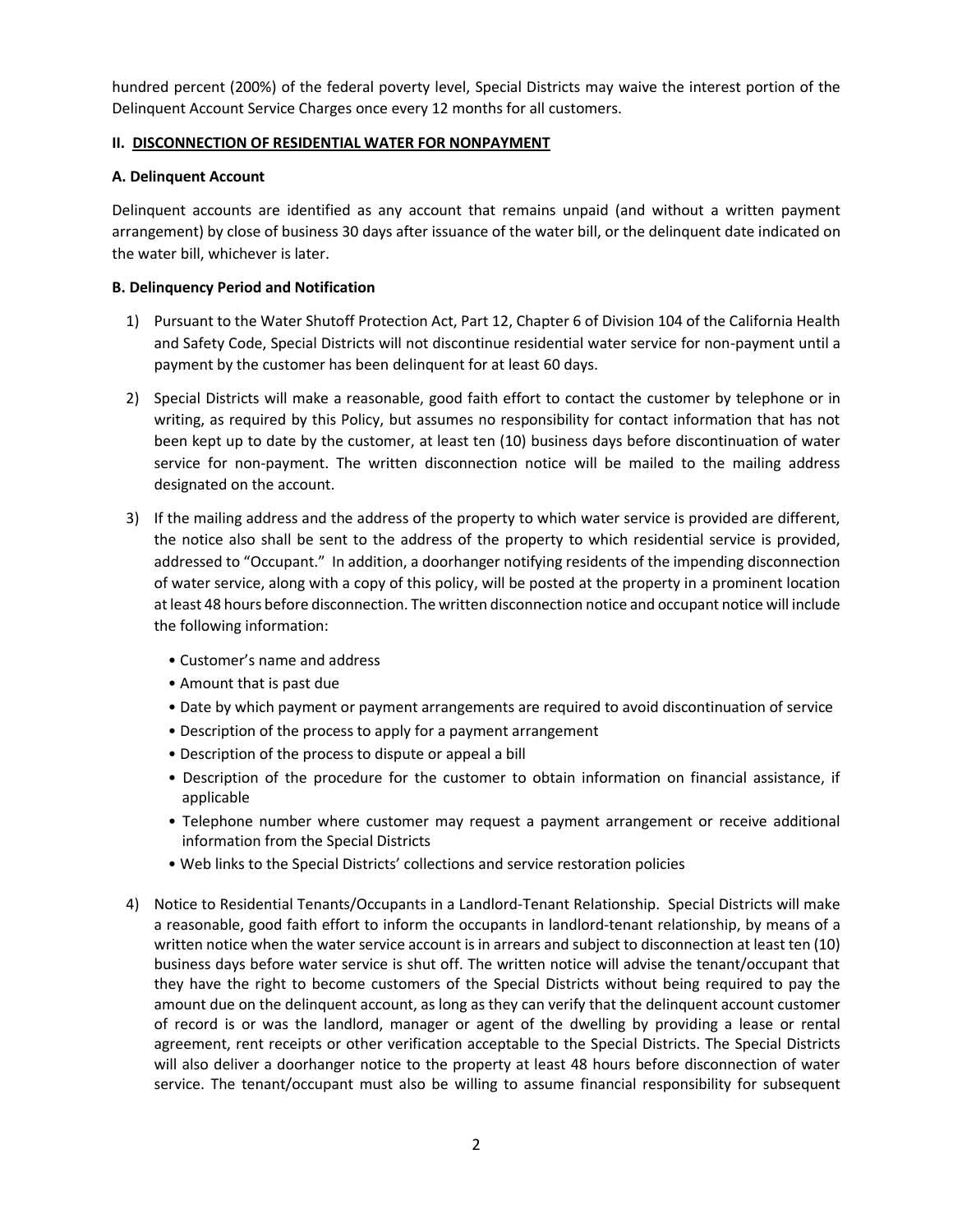charges for water service at that address and comply with the application requirements for new water service, including payment of fees.

5) Written Notice Returned Undeliverable. If the written disconnection notice is returned through the mail as undeliverable, the Special Districts will attempt to contact the customer by phone using the contact information on the account provided by the customer informing them of the impending disconnection and offer to provide a copy of the disconnection policy and discuss options to avoid service disconnection including alternative payment options. Pursuant to Section II.B.2, above, the Special Districts will also make a reasonable, good faith effort to visit the residence and leave a doorhanger notice of imminent discontinuation for non-payment, along with a copy of this policy.

## **C. Disconnection of Water Service for Non-Payment**

- 1) Special Districts may discontinue residential water service no sooner than five (5) business days after posting a final notice of intent to disconnect service at the property being served under either of the following circumstances:
	- a. The customer fails to comply with payment arrangement of delinquent charges for 60 days or more.
	- b. While enrolled in the payment arrangement for delinquent charges, the customer does not pay his or her current residential water service charges for 60 days or more.
- 2) Special Districts will not disconnect water service on any Saturday, Sunday, legal holiday, or at any time during which the business offices of the Special Districts are not open to the public. The water service will be disconnected by locking the meter in the off position.
- 3) If a water meter that has been locked off by the Special Districts because of nonpayment is unlocked by any person other than a Special Districts employee, the Special Districts will re-lock the water meter to deter further theft of water. Customer, occupant, tenant or property owner will be charged a broken or tampered lock fee, in addition to all other charges, including damages and other charges due for service restoration before service is reinstated by the Special Districts.
- 4) Each service address account, whether active or inactive, will be billed the monthly meter connection charge as approved by the Board of Supervisors. If an account is disconnected for non-payment, the account will be transferred from active to inactive status, and the billing will continue.
- 5) Special Districts will not discontinue residential water service for nonpayment if ALL of the following conditions are met:
	- a. The customer, or a tenant of the customer, submits a certification from a primary care provider, as that term is defined in subparagraph (A) of paragraph (1) of subdivision (b) of Section 14088 of the Welfare and Institutions Code, that discontinuation of residential service will be life threatening to, or pose a serious threat to the health and safety of, a resident of the premises where residential service is provided. Medical Waiver Form 998-A must be completed and submitted.
	- b. The customer demonstrates that he or she is financially unable to pay for residential service within the urban and community water system's normal billing cycle. The customer shall be deemed financially unable to pay for residential service within the urban and community water system's normal billing cycle. A customer may be deemed financially unable to pay if:
		- i. Any member of the customer's household is a current recipient of CalWORKs, CalFresh, State or local general assistance programs, Medi-Cal, Supplemental Security Income/State Supplementary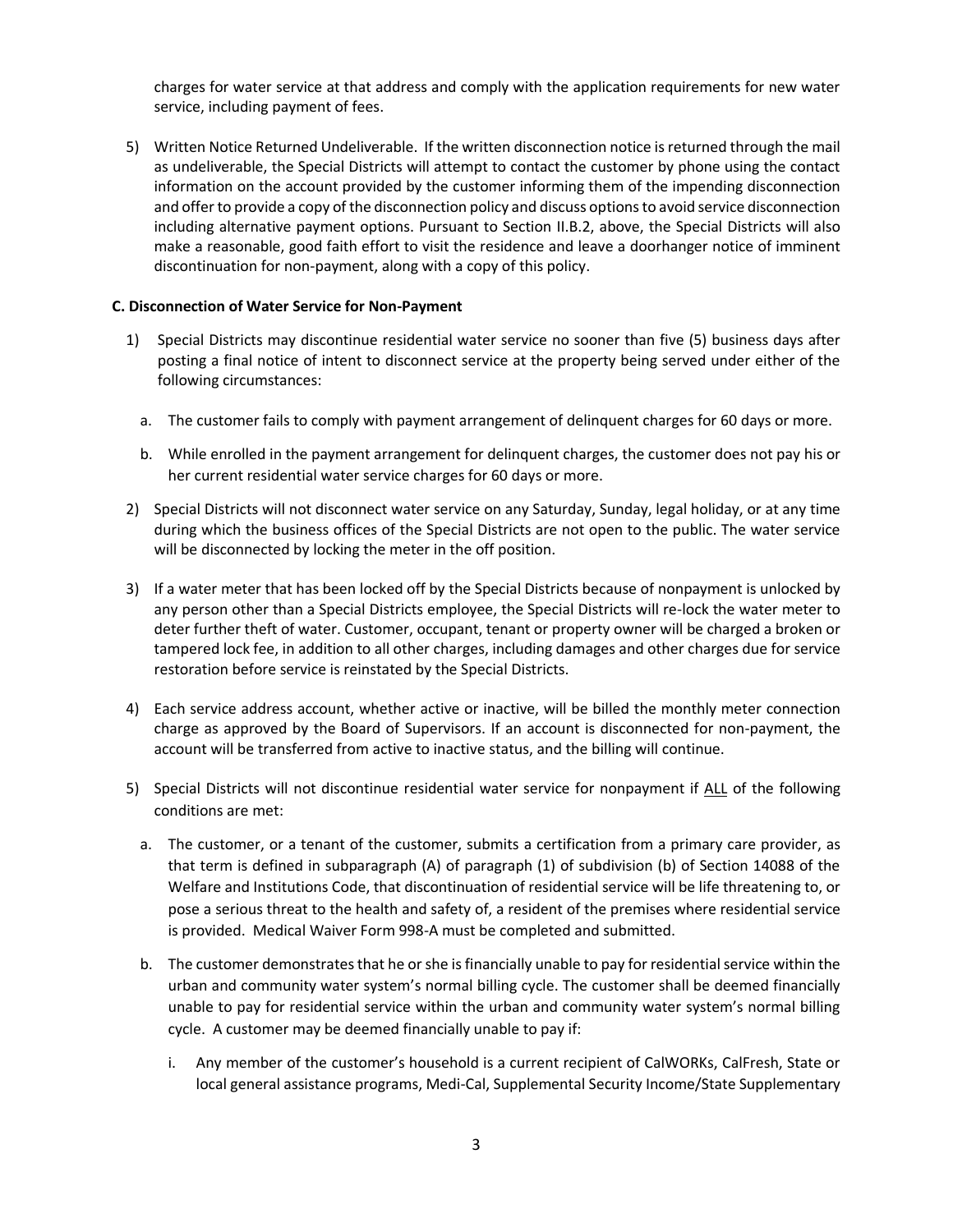Payment Program, or California Special Supplemental Nutrition Program for Women, Infants, and Children, or

ii. The customer declares that the household's annual income is less than two hundred percent (200%) of the federal poverty level.

To declare that the household annual income is less than two hundred percent (200%) of the federal poverty level, the customer must provide proof of participation in at least one of the above-listed programs; or must provide proof of income for all persons living in the household meeting the lowincome requirements. Certification of Financial Hardship Form 998-B and Declaration of Household Income Form 998-B2 must be completed and submitted.

c. The customer is willing to enter into an Alternate Payment Agreement as defined herein.

# **III. PAYMENT DEFERRALS AND ARRANGEMENTS**

### **A. Alternative Payment Agreement, Arrangements, and Schedules**

1) Requesting Alternative Payment Agreement, Arrangements, and/or Schedules

Any customer may request an alternative payment agreement, arrangements, and schedules to avoid disruption of service. Special Districts will consider all circumstances surrounding the request and determine whether the payment arrangement is warranted. Except as described in Section II.C.5 of this policy, it is within the Special Districts' sole discretion to grant an alternative payment arrangement. Alternative payment arrangements must be in writing and signed by the customer. Only one alternative payment arrangement per account will be authorized at a time.

2) Alternative Payment Arrangement, Arrangements, and/or Schedules

The Special Districts will not discontinue residential water service for nonpayment if all conditions of Section II.C.5 are satisfied. In such event, customer may enter into an amortization or alternative payment agreement, arrangement, schedule, or a plan for deferred or reduced payment, consistent with this policy, with respect to all delinquent charges.

An alternative payment arrangement spreads the unpaid balance over a longer period as determined by the Special Districts in consultation with the customer, not to exceed twelve (12) months from the date the payment arrangement is executed. The Special Districts Director or designee, at their reasonable discretion, may authorize a longer term to avoid undue hardship on the customer. An alternative payment arrangement will avoid disconnection of water service as long as the terms of the arrangement are met.

3) Failure to Comply with Alternative Payment Arrangements

The customer must comply with the terms of any alternative payment arrangement and remain current as charges accrue in each subsequent billing period. The customer may not request another alternative payment arrangement of any subsequent unpaid charges while paying charges pursuant to an alternative payment arrangement. Failure to comply with the terms of an alternative payment arrangement for sixty (60) days or more, including payment of current charges, will result in the issuance of a final notice of intent to disconnect service. The disconnection notice will be in the form of a doorhanger posted at the property in a prominent and conspicuous location no less than five (5) business days in advance of discontinuance of service.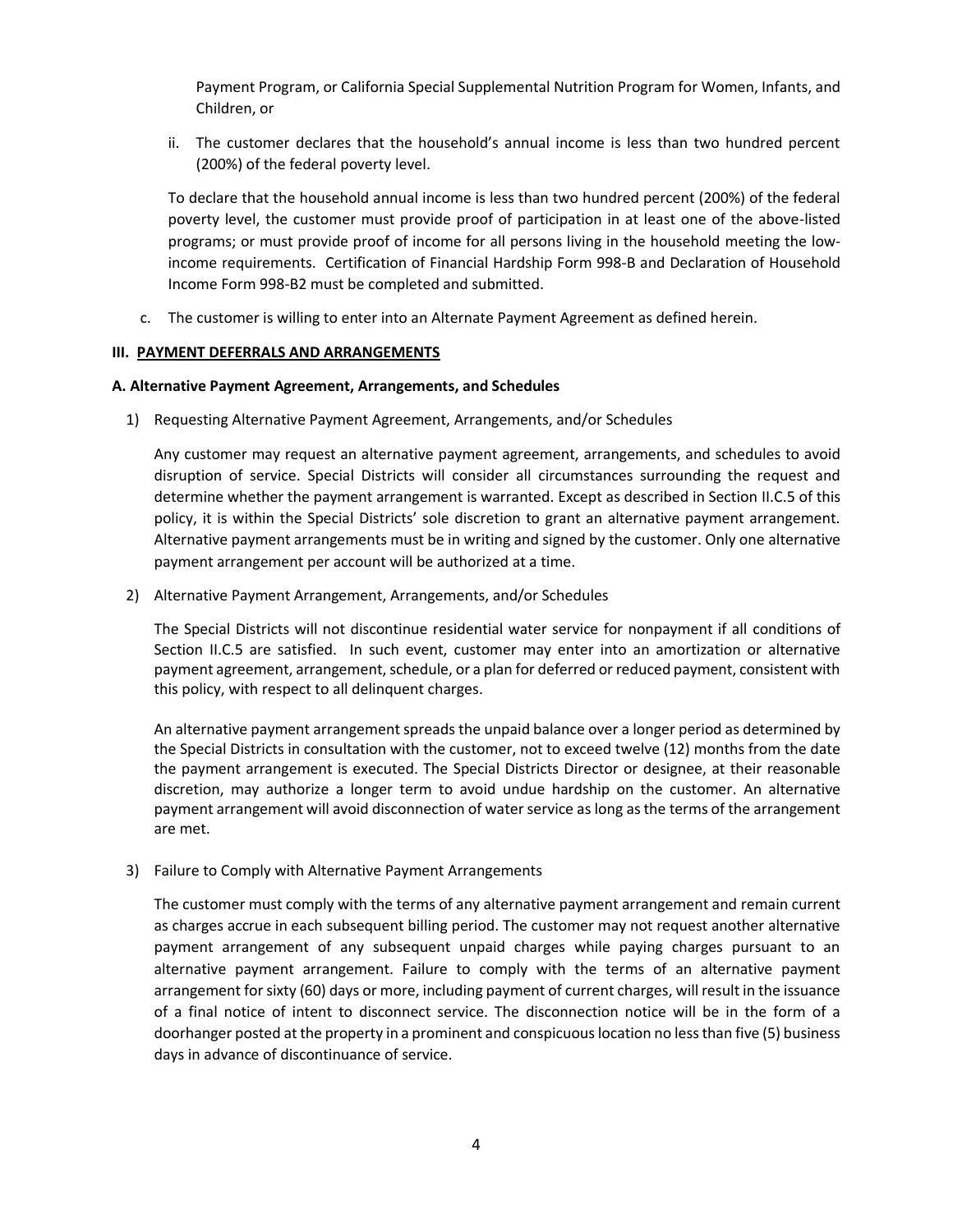### **IV. PROCEDURES TO CONTEST OR APPEAL A WATER BILL**

### **A. Time to Initiate a Complaint, Request an Investigation, Contest or Appeal a Water Bill**

A customer may initiate a review or appeal of their bill in writing before the delinquent date of the bill and the Special Districts will investigate. Such an appeal shall be made in writing and be delivered to the Special Districts Utility Billing office or by email at customerservice@sdd.sbcounty.gov. Water service shall not be discontinued while the appeal is pending. If the customer does not timely submit an appeal the water charges in question shall be immediately due and payable.

### **B. Appeal Review**

- 1) If the investigation or review does not result in a resolution acceptable to the customer, the customer may seek appeal and review, by submitting a written statement within 10 days after the initial determination, to the Special Districts Manager. Upon timely receipt of the written statement, the Special District's Manager will determine if the investigation was thorough and complete in addressing the aspects of the billing dispute or appeal. The Special Districts Manager will make his or her determination and communicate the decision to the customer in writing, which may be further subsequently appealed, by submitting a written statement within 10 days after the Special District's Manager' decision, to the Director.
- 2) If water charges are determined to be incorrect, an adjustment will be made to the account and payment of the revised charges will be due within ten (10) calendar days of the adjustment. If the revised charges remain unpaid for more than sixty (60) calendar days after the initial bill date or ten (10) calendar days after the adjustment, whichever is later, water service will be disconnected on the next regular working day.
- 3) If the water charges in question are determined to be correct, the water charges are due and payable at the time the decision on the appeal is rendered.

### **V. RESTORATION OF SERVICE**

#### **A. Re-establishment of Service**

In order to resume service that has been disconnected for non-payment, the customer must pay any disconnection fees; any current and past due water billing charges including interest or penalties; any reconnection fees, subject to the limitations in Section V.B, below. The Special Districts will endeavor to reconnect service as soon as practicable but, at a minimum, will restore service before the end of the next regular working day following payment as required in this Section. Water service that is turned on by any person other than the Special Districts personnel or without the Special Districts authorization may result in damage to the Special Districts' facilities and result in additional charges or fees. Any damages that occur as a result of unauthorized restoration of service are the responsibility of the customer or property owner and service will not be restored until such damages are paid.

#### **B. Reconnection Fees**

For a residential customer who demonstrates to an urban and community water system household income below 200 percent of the federal poverty line, the reconnection fees will not exceed \$50 during normal business hours and \$100 during nonoperational hours (after-hours). The fees cannot exceed the actual cost of reconnection if that cost is less than the statutory caps. The caps may be adjusted annually due to changes in the Consumer Price Index.